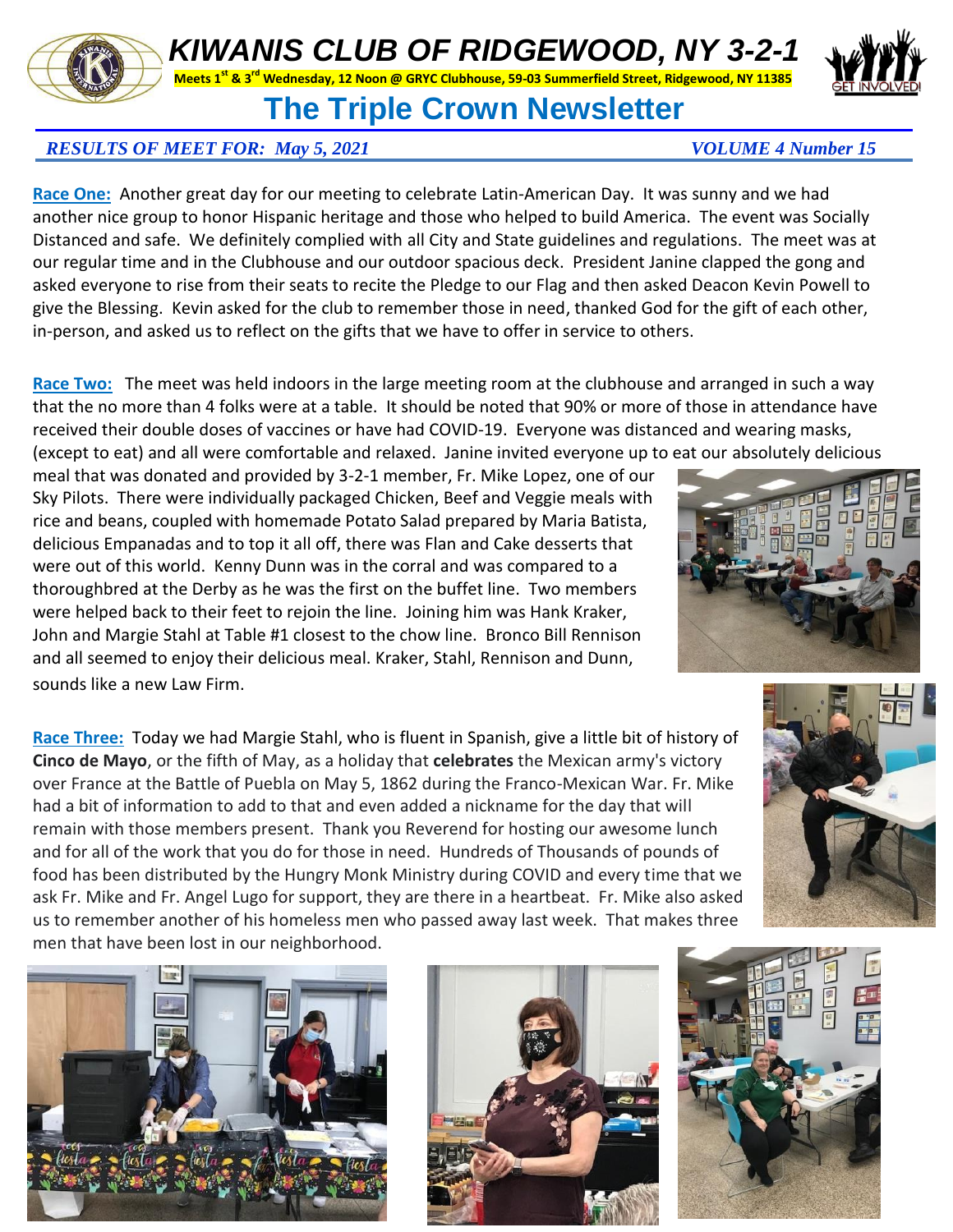**Race Four:** Seems like Mary Benitez and Carlos Rodriguez are trying to figure out Dina's outfit. Dina Depaola was in the house as a taco or something and won the best costume design for the event. You don't get anything, but you won, none the less. It was adorned with a medallion and made a great statement. Bernie Zablocki was at the ranch and had 2 meals and 4 desserts. As you can also see, Kenny Dunn was pretty happy with his meals. To say that, in the spirit of the Kentucky Derby, Kenny was up to the front of the food line like a thoroughbred, would be an understatement. Be assured that Medina



Spirit would have had been DUNN for if they let humans compete in the race. Back at the Human Race, Kenny won at 2-1 odds and paid \$6.40 to win.

Race Five: President Janine had Happy \$\$ to celebrate Latin American Day and for the great spread that was provided. Bob gave dollars for, once again, postponing Karaoke time and promised to have it on June  $2^{nd}$ , our Pride/Karaoke Day at the ranch. Hank Kraker had happy dollars to remind folks about English Day on May 19<sup>th</sup> and the menu has been set and it's awesome. Diane Cusimano was M.I.A. again, so there was no 50-50. Rumor still has it that Assemblywoman Jenifer Rajkumar, a member of 3-2-1 will be attending our Karaoke event and will be ready to show us her singing abilities. Due to local events and circumstances, only Community Affairs Officer Mike Berish, of our NYPD contingent was able to attend our meeting. It's our hope that our NYPD members will be back to enjoy English Day's Feast, sponsored by member Hank Kraker and his committee.

**Race Six:** The Kentucky Derby is over and the club had a total of 6 pools to raise funds for our Community Service activities. There was One - \$100 pool; One - \$50 pool and FOUR \$20 pools that raised over \$1,400 and awarded our winners nearly \$2,000 in prize money. That's a nice chunk of change. Here are the WINNERS:

\$100 Pool, Winner/Hank Kraker \$450; Place/Chris McDougall \$220; Show/Claire Mahon \$100; Last Place/Janine Mahon \$100 \$50 Pool, Winner/Diane Cusimano \$225; Place/Chris Jardin \$100; Show/Michael Addeo\$50; Last Place/Carlos Rodriguez \$50 \$20 Pool #1, Winner/Mike Miller \$80; Place/Lucian Matej \$40; Show/Maricelis Romero \$20; Last Place/Claire Mahon \$20 \$20 Pool #2, Winner/Rafal Ziolkowski \$80; Place/Janine Mahon \$40; Show/Tom Wilk \$20; Last Place/Mike Berish \$20 \$20 Pool #3, Winner/8 Grandchildren \$80; Place/Dave Fitzgerald \$40; Show/Dennis & Robert \$20; Last Place/Roe & Bob \$20 \$20 Pool #4, Winner/John Stahl \$80; Place/Aktion Club \$40; Show/GRYC \$20; Last Place/ \$20

**Race Seven:** A fair showing of members from the "G" as their programs have become IN-PERSON again. This is also the time that they are preparing for one of the largest SUMMER PROGRAMS in the agency's history. It is anticipated that there could be, as many as, 2,000 kids in Day Camp and over 1,100 Summer Youth Employment Programs participants. ALL HAND ON DECK. In spite of all of that, Danielle Kleiman, Dina DePaola, Edwing Vilsaint, Andy Villion, Christine Halloran, Mary Benitez, Joseph Then (acting sheriff), Maria Batista, Kati McMullin, Joan Hoffmann is recovering from surgery and was still a bit under the weather and Paul was making sure things were ok. Get well soon, Joan. Maureen Powell was hanging with her main squeeze, Sky Pilot Kevin Powell, along with DPLG John Stahl and his main squeeze, Margie Stahl. Missed Jayne Wadhawan and Alex Lagombra from Valley National but back at the ranch was Corporate Sponsor from Maspeth Federal Saving, Liran Gross. Liran is just back from his wedding and I was all smiles and looked a bit tired?? Welcome back buddy, we missed you, but totally understand. Dennis Remorca was off to Malibu where he is installing a gym/fitness center in the home of an NBA owner. Joining him in CA were Matt Almengor and James Healy, all from Remorca Fitness. Mike Porcelli came late, again but Bronco Bill Rennison was in the house and chatting with Fr. Mike. Seems that Bill does some volunteering at the Hungry Monk Ministry, too. English Day Committee Chairman, HANK KRAKER was at the ranch to talk up, you guessed it, ENGLISH DAY. It will be on May 19<sup>th</sup> and promises to be a great time. There is a rumor circulating around that the IRISH might be showing up with some fancy apparel. Not thinking kilts, are we?? Well if you want to see what we are talking about, you'll have to be there. Sheppard's Pie, Roast Beef and Fish and Chips are on the menu along with "Spotted Dick" for Mike Miller. Promises to be fun and more fun. BettyAnn Monahan will be attending as her ancestors came over to America on the Mayflower. True story!!